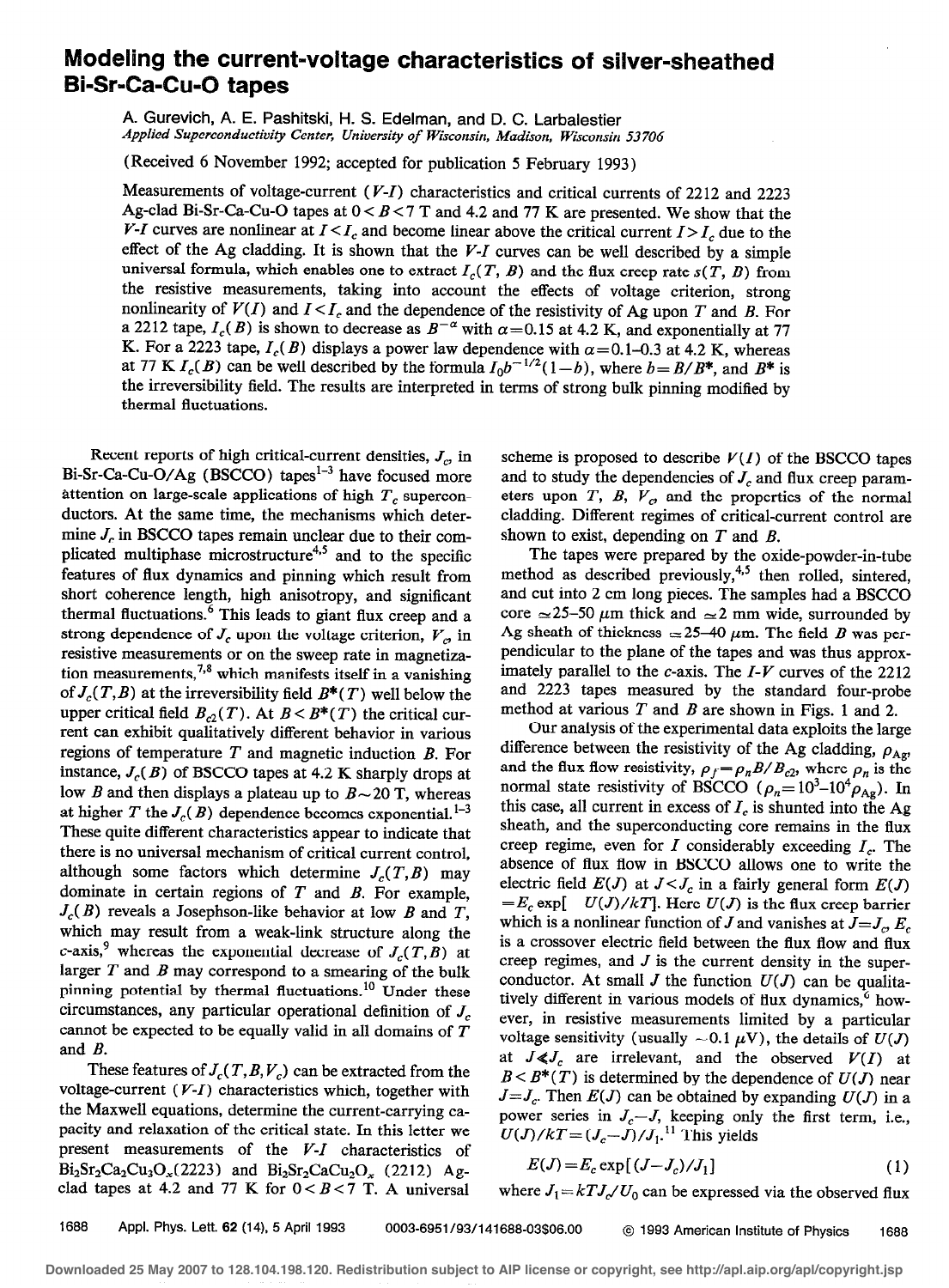



FIG. 1. *V-I* curves at 4.2 K and different *B*, the solid curves corresponding to Eq. (2). The upper figures shows  $V(I)$  for the 2212 tapes at: (a) 2  $T$ , (b) 3  $T$ , (c) 5  $T$ , and (d) 6  $T$ . The lower figure concerns the 2223 tapes at: (a) 0.25  $T$ , (b) 0.5  $T$ , (c) 1  $T$ , (d) 2  $T$ , and (e) 4  $T$ . Insets show  $J_c$  [A/cm<sup>2</sup>] vs  $B[T]$ , the solid lines corresponding to  $B^{-\alpha}$ , with  $\alpha$ =0.15 (2212 tapes), or  $\alpha$ =1/3 at B < 1 T and  $\alpha$ =0.07 at B > 1 T (2223 tapes).

creep rate, and  $U_0$  is an apparent flux creep activation energy. Using Eq. ( 1), we can write the total current flowing through the tape,  $I$ , as the sum of currents through the superconductor and the normal sheath:

$$
I = I_c + I_1 \ln(V/V_c) + V/R
$$
 (2)

where  $I_c = J_c A$ ,  $I_1 = J_1 A$ , A is the cross-section of the superconductor, and  $R$  is the total resistance of the normal cladding. Therefore, the only assumption behind Eq. (2) is that the flux dynamics at  $J < J_c$  has a thermally activated character, regardless of the particular microscopic mechanisms. In other words, flux creep is assumed to be the main source of nonlinearity of  $V(I)$  at small V in BSCCO, unlike the low  $T_c$  composites, where the nonlinearity of  $V(I)$ often results from macroscopic variations of  $I_c$  along the superconducting filaments.<sup>12</sup>

As follows from Eq. (2), the transition from the highly nonlinear to the quasilinear region of  $V(I)$  occurs at  $V \sim V_1 = RI_1$  when the differential resistance of the superconductor,  $dV/dI = V/I_1$ , becomes larger than R, and all excess current above  $I_c$  flows through the normal cladding. Notice that in the presence of flux creep there is no unique definition of  $I_c$ . Indeed, one can arbitrarily change both parameters  $I_c$  and  $V_c$  in Eq. (2) provided that the observed

FIG. 2.  $V-I$  curves at 77 K and different B, the solid curves corresponding to Eq. (2). The upper figure concerns the 2212 tapes at: (a)  $0$   $T$ , (b) 5 mT, (c) 10 mT, (d) 20 mT, and (e) 30 mT. Inset shows  $J_c$  [A/cm<sup>2</sup>] versus  $B$  [mT] for different  $E_c$ : 1  $\mu$ V/cm (open circles), and the extrapolation of the linear part of  $I(V)$  down to the intersection with the I-axis (black squares). The lower figure concerns the 2223 tapes at: (a) 5 mT, (b) 10 mT, (c) 20 mT, (d) 50 mT, and (e) 200 mT. Inset shows  $J_c[A/A]$  $cm<sup>2</sup>$ ] as a function of B [mT], where the solid curve corresponds to  $J_0 b^{-1/2} (1-b)$  with  $b = B/B^*$ .

quantity  $I_c-I_1 \ln V_c$  remains constant. Hence, any pair of critical currents  $I_{c1}$  and  $I_{c2}$  at different voltage criteria  $V_{c1}$ and  $V_{c2}$  are linked as follows

$$
I_{c2} = I_{c1} + I_1 \ln(V_{c2}/V_{c1})
$$
\n(3)

where  $I_1$  can be directly extracted from the slope of ln V versus I.

Figures 1 and 2 show that Eq. (2) describes the experimental data very well for both 2212 and 2223 tapes. Here  $I_c$ ,  $I_1$ , and R were treated as fit parameters with  $I_c$  defined at  $E_c= 1 \mu V/cm$ . To provide a supplementary check of the model, we measured  $\rho_{Ag}(4.2 \text{ K}, B)$  for the Ag used for sheathing of our tapes and then compared it to  $\rho_{\rm Ag}$  extracted from the fit. We found that both resistivities  $\rho_{Ag}(T, B)$  exhibit similar strong dependencies on B, although the derived  $\rho_{\rm Ag}$  proved to be 10%-30% larger than the experimental values described by  $\rho_{Ag}(4.2 \text{ K}, B)$  $[\mu \Omega \text{ cm}] = 0.03 + 0.8 \text{ B}[T]$ . This may be due to contamination of Ag during the process used for optimization of  $J_c$ and uncertainties in Ag cross-sectional area when estimating  $\rho_{Ag}$  from the fit. Since the V-I curves of both the 2212 and 2223 tapes could be well described by Eq. (2), we proceeded to extract the  $I_c(T, B)$  and  $I_1(T, B)$  dependencies from resistive measurements done at different T and

**Downloaded 25 May 2007 to 128.104.198.120. Redistribution subject to AIP license or copyright, see http://apl.aip.org/apl/copyright.jsp**